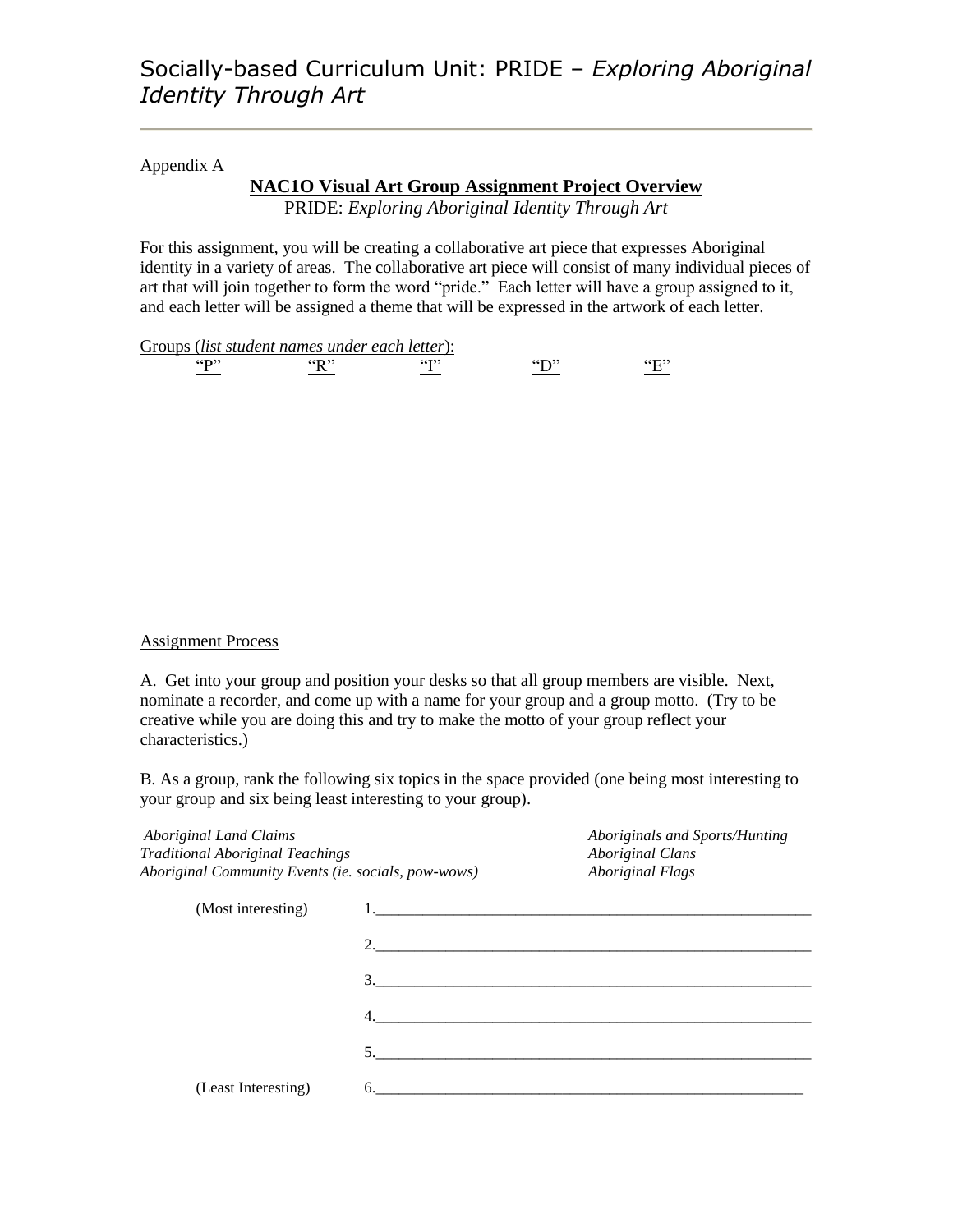### Socially-based Curriculum Unit: PRIDE – *Exploring Aboriginal Identity Through Art*

C. Your teacher will have a lottery to determine what order the groups will be selecting their topics. Once your group gets a chance to select its topic, write it in the space provided:

Group Topic:

D. Next, as a group, use the internet to research your topic using the resources provided by your teacher. Next, create an information poster on your topic and prepare an oral presentation to share your knowledge with the class.

E. In your group, use what you learned while making your poster to help you come up with ideas as to what your group can draw in your letter based on your topic. Try to make your group's pieces relate to each other artistically as well as thematically.

F. Use the space provided to either list some of the things you can draw or draw some rough sketches. Once you've decided what you want to draw, discuss your plan with your group members and your teacher.

Rough Work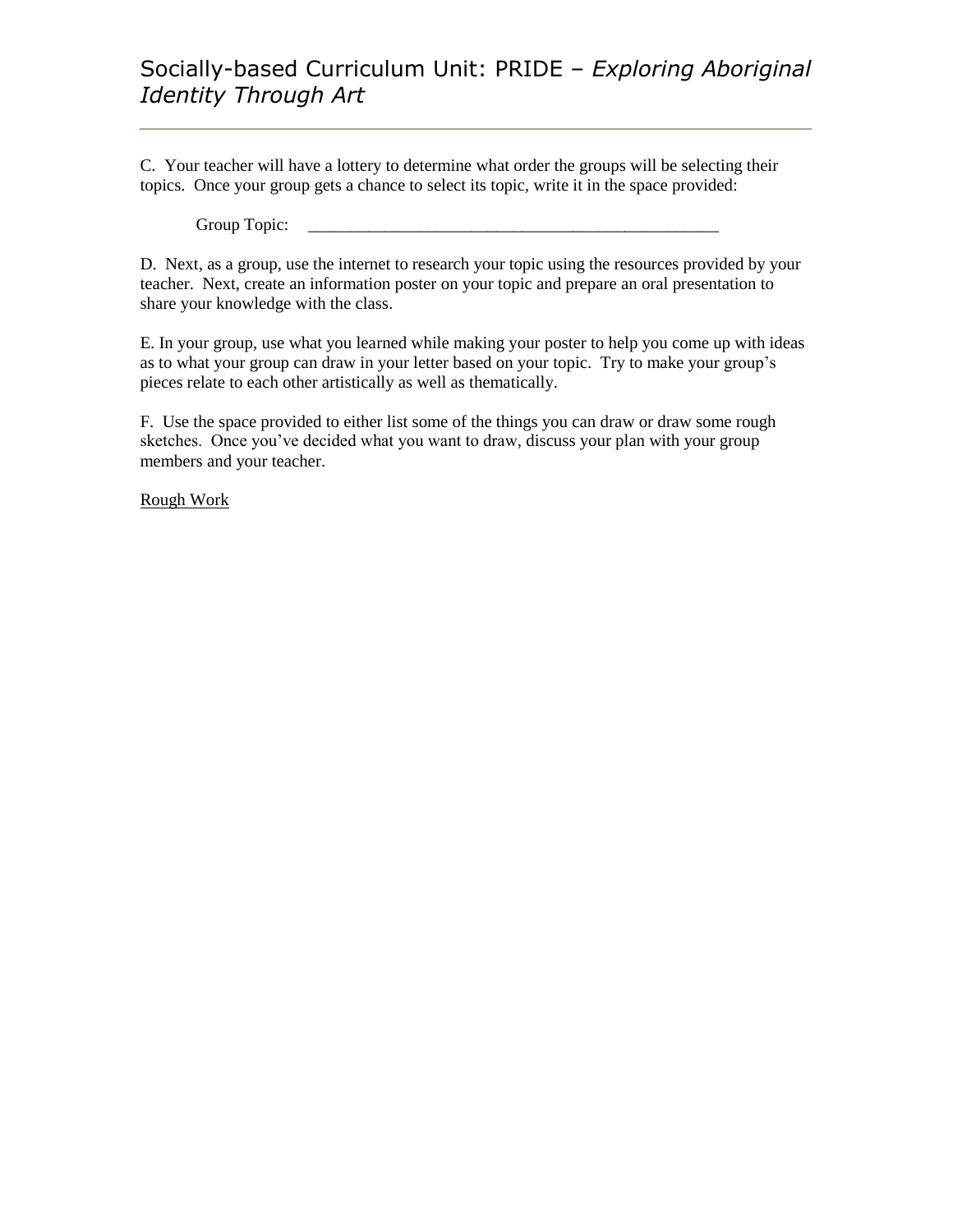### Socially-based Curriculum Unit: PRIDE – *Exploring Aboriginal Identity Through Art*

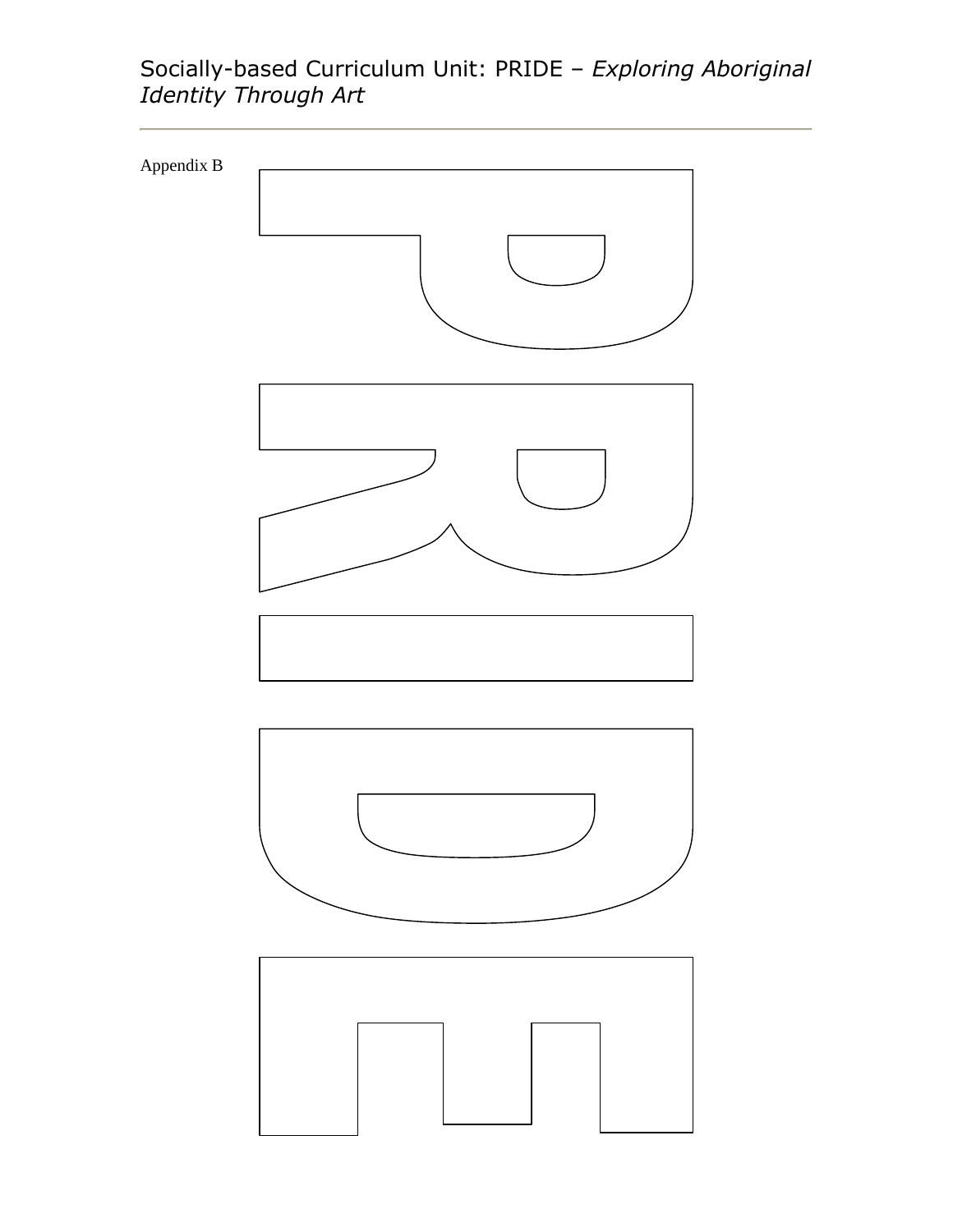Appendix C

Online Resources for PRIDE: *Exploring Aboriginal Identity Through Art*

Aboriginal Canada Portal - www.aboriginalcanada.gc.ca

Alberta Online Encyclopedia – Elders' Voices Section [www.abheritage.ca/eldersvoices/index.html](http://www.abheritage.ca/eldersvoices/index.html)

Bill's Aboriginal Links - [www.bloorstreet.com/300block/aborcan.htm](http://www.bloorstreet.com/300block/aborcan.htm)

Canadian Aboriginal Festival - [www.canab.com/mainpages/events/powwow.html](http://www.canab.com/mainpages/events/powwow.html)

CBC Aboriginal - [www.cbc.ca/aboriginal](http://www.cbc.ca/aboriginal)

Chiefs and Champions - [www.chiefsandchampions.ca](http://www.chiefsandchampions.ca/)

Civilisation.ca, First Peoples' Section - [www.civilisations.ca/aborig/aborige.asp](http://www.civilisations.ca/aborig/aborige.asp)

Flags of the World, Canada: First Nations Section [www.fotw.net/flags/ca-fnat.html](http://www.fotw.net/flags/ca-fnat.html)

Totem Spirit Animals: Discovering Animal Totems, Dictionaries, Feathers [www.starstuffs.com/animal\\_totems/index.htm](http://www.starstuffs.com/animal_totems/index.htm)

The Virtual Museum of Canada, Aboriginal Section [www.virtualmuseum.ca/AboriginalArtCultureandTraditions.html](http://www.virtualmuseum.ca/AboriginalArtCultureandTraditions.html)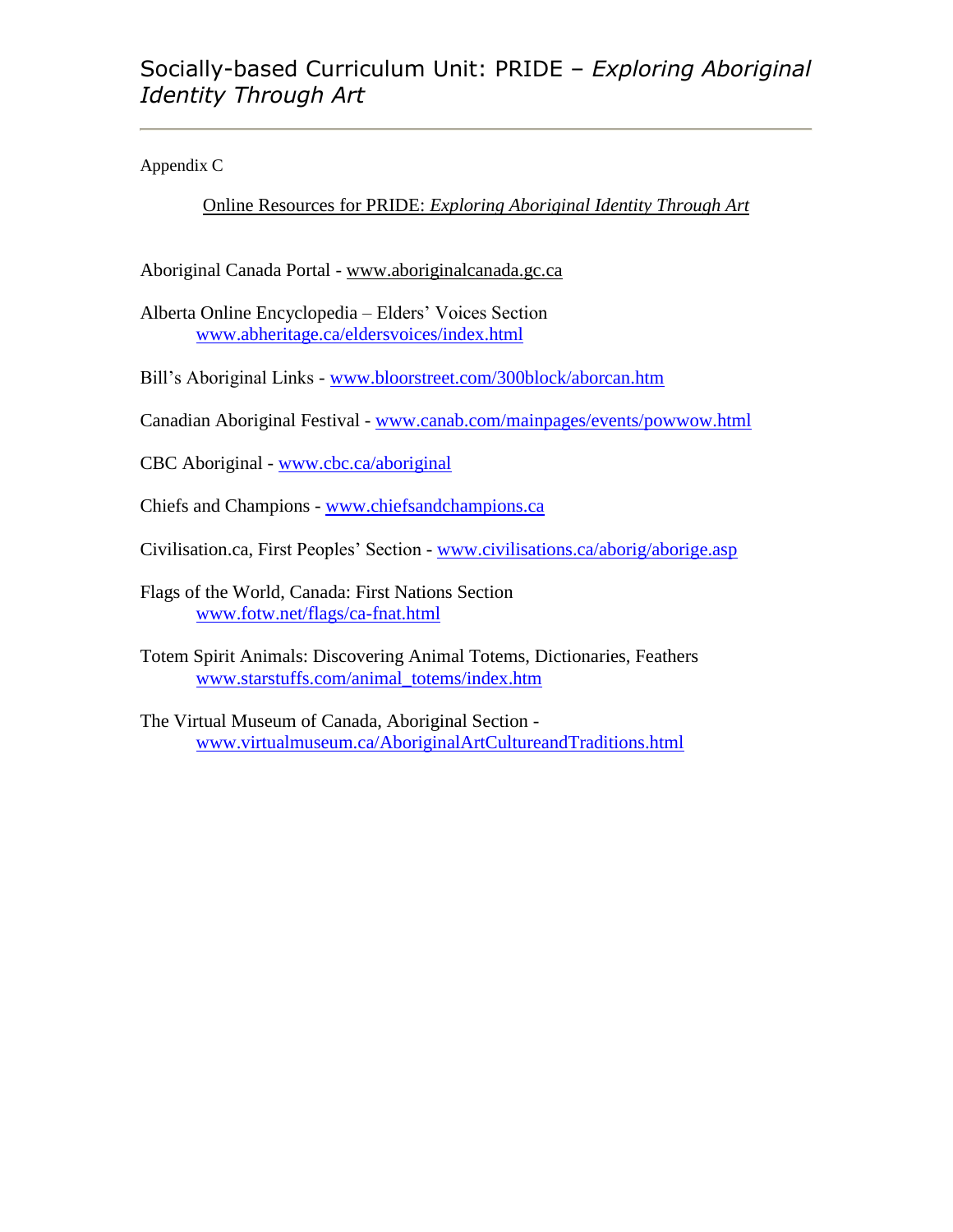## Socially-based Curriculum Unit: PRIDE – *Exploring Aboriginal Identity Through Art*

#### Appendix D

| <b>Criteria</b>                                                                                                        | Level 1<br>$(50-59%)$                                                              | Level 2<br>$(60-69%)$                                                           | Level 3<br>$(70-79%)$                                                                   | Level 4<br>$(80-100\%)$                                                                           |
|------------------------------------------------------------------------------------------------------------------------|------------------------------------------------------------------------------------|---------------------------------------------------------------------------------|-----------------------------------------------------------------------------------------|---------------------------------------------------------------------------------------------------|
| Knowledge<br>Understanding<br>and Knowledge<br>of assigned topic                                                       | - demonstrates<br>limited<br>understanding /<br>knowledge of<br>topic              | - demonstrates<br>some<br>understanding /<br>knowledge of<br>topic              | - demonstrates<br>considerable<br>understanding /<br>knowledge of<br>topic              | - demonstrates<br>a high degree<br>of<br>understanding /<br>knowledge of<br>topic                 |
| <b>Inquiry</b><br>Inquiry skills<br>(online research<br>of assigned<br>topic)                                          | - applies few<br>skills involved in<br>the research<br>process                     | - applies some of<br>the skills<br>involved in the<br>research process          | - applies most of<br>the skills<br>involved in the<br>research process                  | - applies all or<br>almost all skills<br>involved in the<br>research<br>process                   |
| <b>Communication</b><br>Communication<br>of information<br>and ideas<br>relating to<br>assigned topic                  | - communicates<br>relevant<br>information and<br>ideas with limited<br>clarity     | - communicates<br>relevant<br>information and<br>ideas with some<br>clarity     | - communicates<br>relevant<br>information and<br>ideas with clarity                     | - communicates<br>relevant<br>information and<br>ideas with<br>clarity and<br>insight             |
| <b>Application</b><br>Use of<br>procedures,<br>equipment, and<br>technology<br>(e.g., use of<br>pictures,<br>headings) | - uses procedures,<br>equipment and<br>technology with<br>limited<br>effectiveness | - uses procedures,<br>equipment and<br>technology with<br>some<br>effectiveness | - uses procedures,<br>equipment and<br>technology with<br>considerable<br>effectiveness | - uses<br>procedures,<br>equipment and<br>technology<br>with a high<br>degree of<br>effectiveness |

### *Information Poster Rubric*

Comments